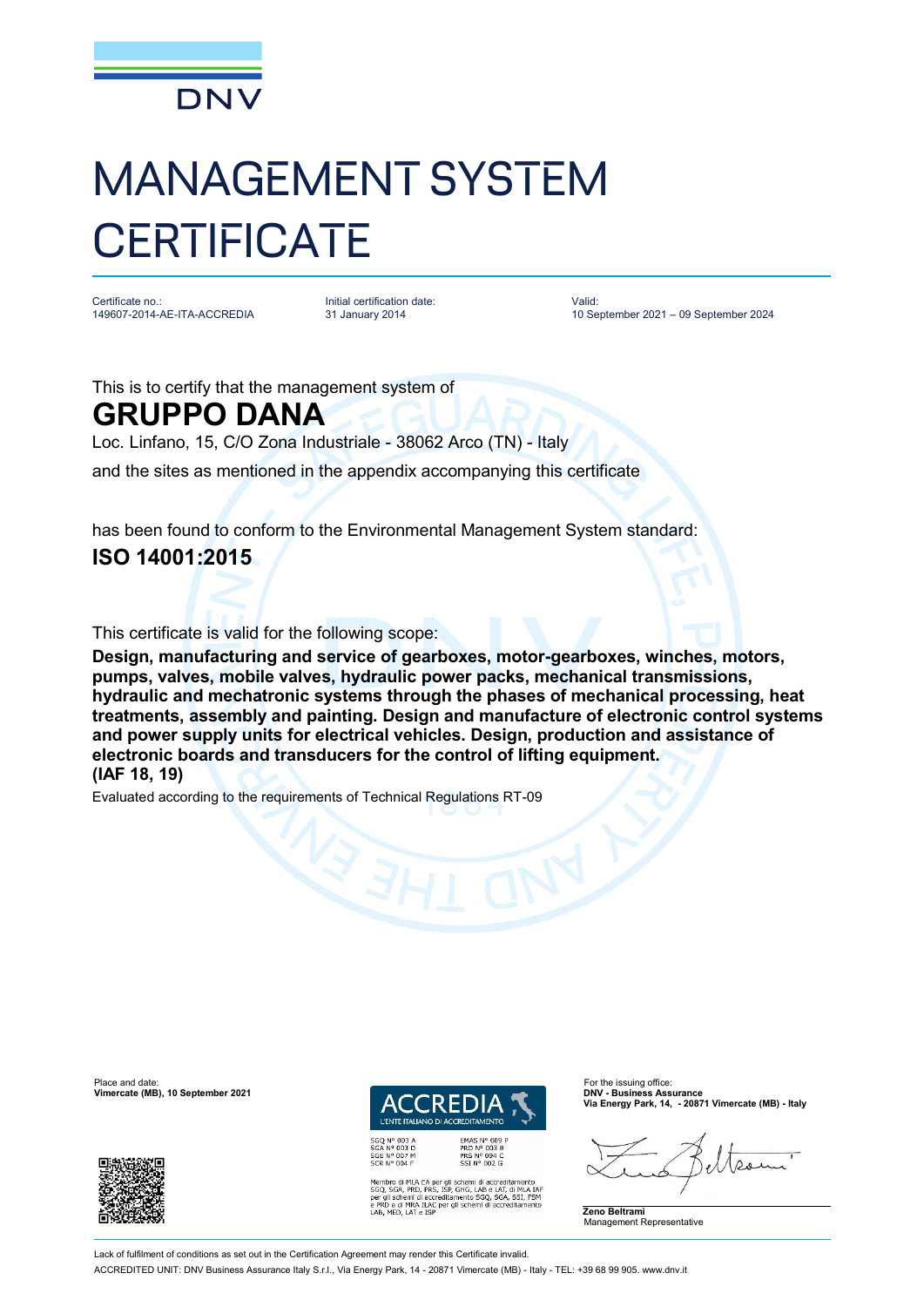

Certificate no.: 149607-2014-AE-ITA-ACCREDIA Place and date: Vimercate (MB), 10 September 2021

## **Appendix to Certificate**

## **GRUPPO DANA**

Locations included in the certification are as follows:

| <b>Site Name</b>                                                                         | <b>Site Address</b>                                                 | <b>Site Scope</b>                                                                                                                                                                                                                                                                                                                                                                                                                                                                                                                                |
|------------------------------------------------------------------------------------------|---------------------------------------------------------------------|--------------------------------------------------------------------------------------------------------------------------------------------------------------------------------------------------------------------------------------------------------------------------------------------------------------------------------------------------------------------------------------------------------------------------------------------------------------------------------------------------------------------------------------------------|
| <b>GRUPPO DANA</b>                                                                       | Loc. Linfano, 15, C/O Zona Industriale -<br>38062 Arco (TN) - Italy | Design, manufacturing and service of<br>gearboxes, motor-gearboxes, winches,<br>motors, pumps, valves, mobile valves,<br>hydraulic power packs, mechanical<br>transmissions, hydraulic and mechatronic<br>systems through the phases of mechanical<br>processing, heat treatments, assembly and<br>painting. Design and manufacture of<br>electronic control systems<br>and power supply units for electrical<br>vehicles. Design, production and<br>assistance of electronic boards and<br>transducers for the control of lifting<br>equipment. |
| DANA ITALIA S.r.l. - Sede Legale ed<br>Operativa                                         | Loc. Linfano, 15, C/O Zona Industriale -<br>38062 Arco (TN) - Italy | Design, validation, production and<br>assembly of axles, transmissions,<br>gearboxes for industrial and agricultural<br>off-highway vehicles, including technical<br>service, through the stages of assembly,<br>metal processing, heat treatment and<br>painting. Design, manufacture and sale of<br>transmissions through the stages of<br>assembly, metalworking, welding, heat<br>treatment and<br>painting                                                                                                                                  |
| DANA ITALIA S.r.l. - Sede Operativa                                                      | Via Fornaci, 72 - 38068 Rovereto (TN) -<br>Italy<br>1864            | Production and assembly of axles,<br>transmissions, gearboxes for industrial off-<br>Highway vehicles, including technical<br>service, through the stages of assembly,<br>and painting                                                                                                                                                                                                                                                                                                                                                           |
| DANA ITALIA S.r.l. - Sede Operativa                                                      | Via dell'Industria, 4 - 22070 Montano<br>Lucino (CO) - Italy        | Assembly of axles for agricultural off-<br>Highway vehicles, through the stages of<br>assembly and painting                                                                                                                                                                                                                                                                                                                                                                                                                                      |
| DANA ITALIA S.r.l. - Sede Operativa                                                      | Via Torino, 10 - 13044 Crescentino (VC) -<br>Italy                  | Design, manufacture and sale of<br>transmissions and of double joints through<br>the stages of assembly, metalworking,<br>welding, heat treatment and painting                                                                                                                                                                                                                                                                                                                                                                                   |
| DANA MOTION SYSTEMS S.r.I. Sede<br>Operativa                                             | Via Brevini, 1/A - 42124 Reggio Emilia<br>(RE) - Italy              | Design, manufacturing and service of<br>gearboxes, motor-gearboxes, winches<br>motors, pumps, valves, mobile valves,<br>hydraulic power packs, mechanical<br>transmissions, hydraulic and mechatronic<br>systems through the phases of mechanical<br>processing, heat treatments, assembly and<br>painting                                                                                                                                                                                                                                       |
| DANA MOTION SYSTEMS S.r.I. - - Fluid<br>Power Division - Fluid Control Sede<br>Operativa | Via Natta, 1 - 42124 Reggio Emilia (RE) -<br>Italy                  | Design, manufacturing and service of<br>motors, pumps, valves, mobile valves,<br>hydraulic power packs, mechanical<br>transmissions, hydraulic and mechatronic<br>systems                                                                                                                                                                                                                                                                                                                                                                        |

Lack of fulfilment of conditions as set out in the Certification Agreement may render this Certificate invalid.

ACCREDITED UNIT: DNV Business Assurance Italy S.r.l., Via Energy Park, 14 - 20871 Vimercate (MB) - Italy - TEL: +39 68 99 905. [www.dnv.it](http://www.dnv.it)